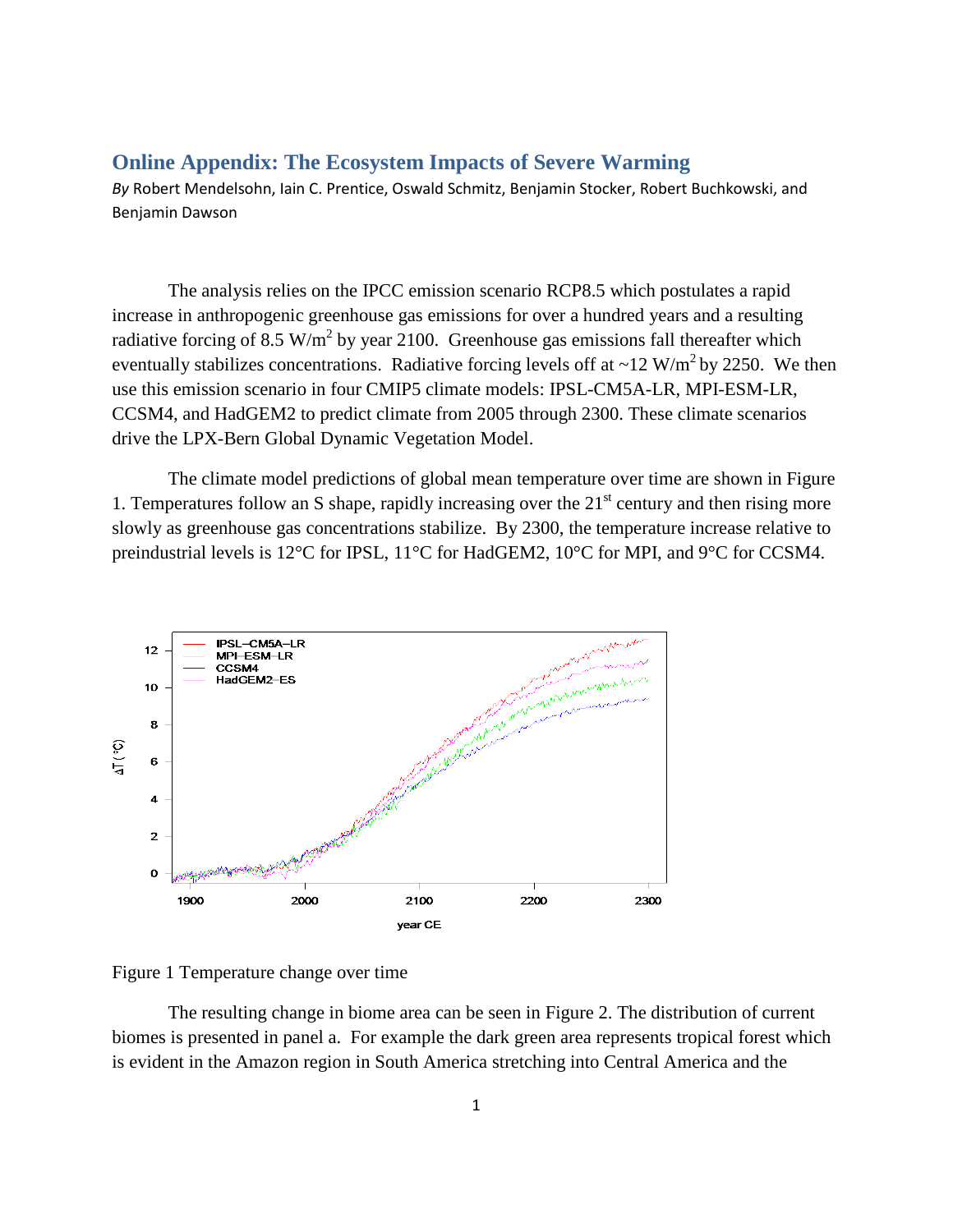Caribbean, the moist tropical region of Africa stretching from Madagascar across central Africa to coastal West Africa, and in Asia stretching from the Pacific island countries of Indonesia, Philippines and Malaysia into southeast Asia.



Ocean/Ice **Tundra** Shrub tundra Dry grassland/sh **Desert Boreal parkland** Temperate parkla Sclerophyll wood **Tropical Savanna Boreal forest** Temperate forest Warm temperate **Tropical forest** 





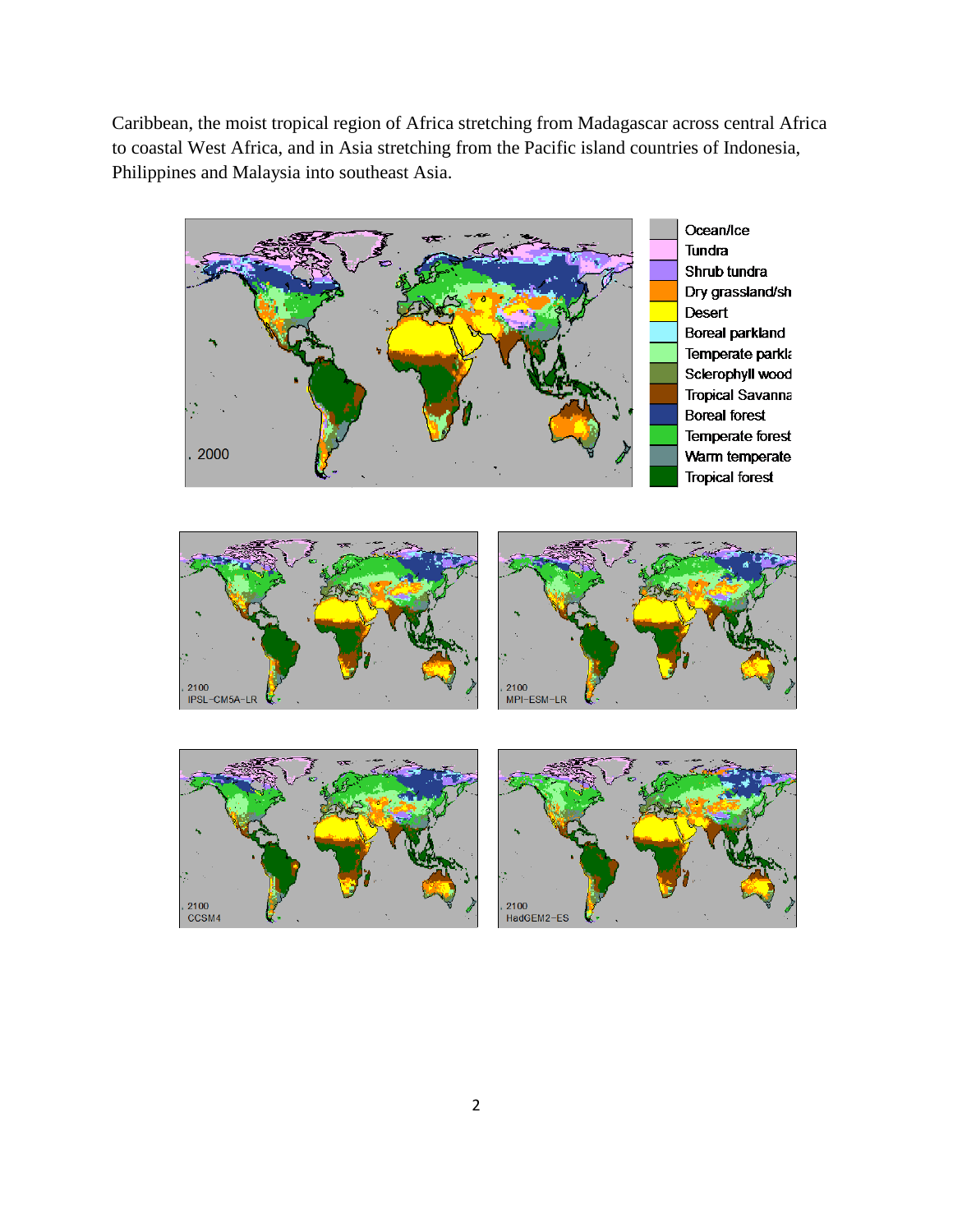









Figure 2 Biome Maps by Year and Climate Model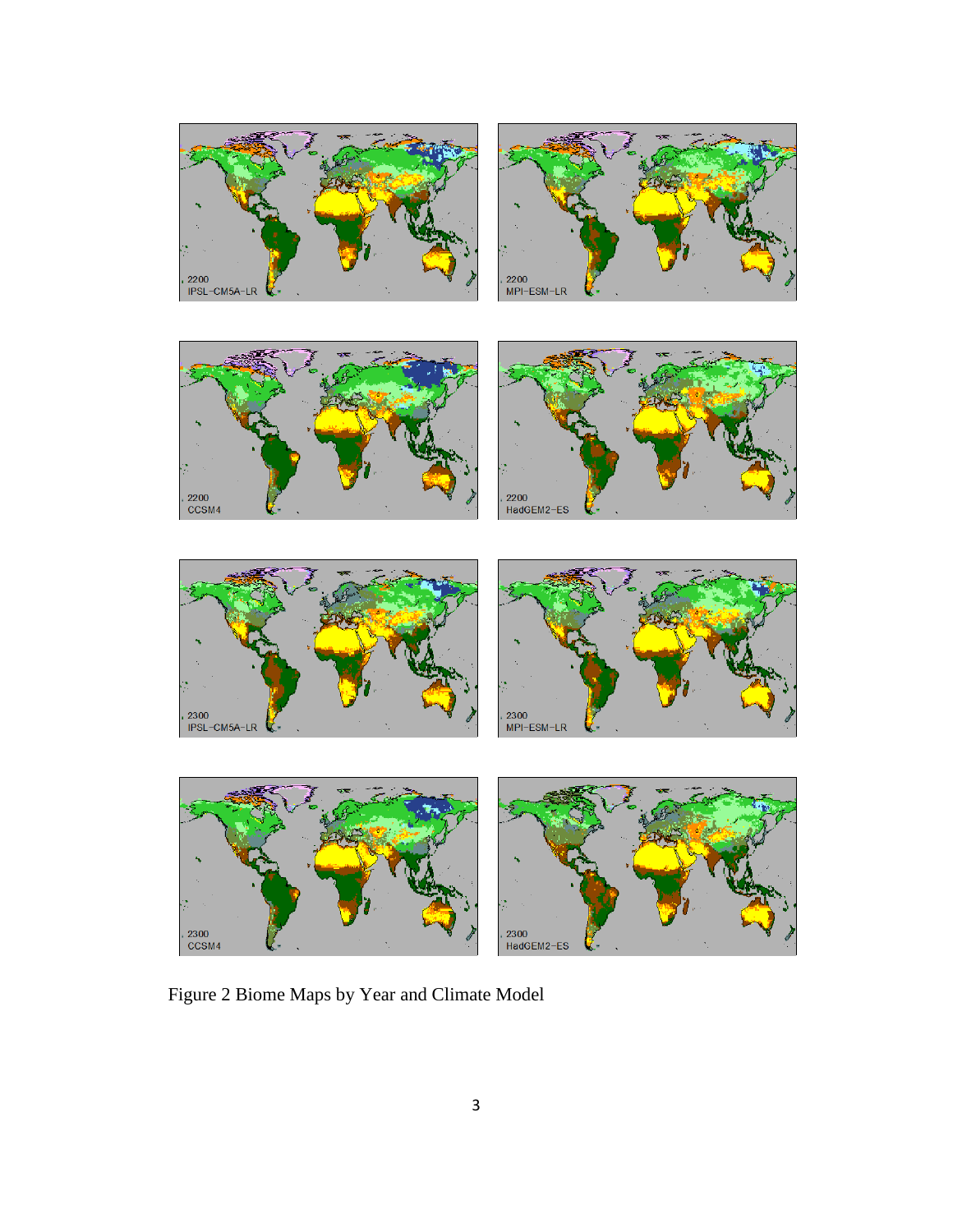The remainder of Figure 2 displays the distribution of biomes each subsequent century (2100, 2200, and 2300) for all four climate models. The remaining panels illustrate how biomes shift as a result of climate change. There is a noticeable expansion of temperate and tropical forests, generally shifting northwards at the expense of biomes at the northern margins of available land (boreal forests and boreal parkland). This expansion continues through 2300. The boreal forest (blue) and boreal parkland (light blue) shrinks, eventually disappearing in North America. Only evergreen forests remain somewhat stable although even these forests move across space. By 2300, there is also evidence of forest break up. Some of the tropical forest in the Amazon and in Africa turns to tropical savanna. Some of the temperate forest in North America and Europe turns into sclerophyll woodland. The direction of change is similar across climate scenarios but the extent of change varies for each scenario. For example, the smallest amount of forest breakup happens in the milder CCSM4 scenario whereas the most forest breakup occurs in the HadGEM scenario.

The overall area of each forest biome is graphed against global temperature in Figure 3 for each climate scenario. The area of temperate forest has a hill-shaped relationship with global temperature, maximizing at about 6°C. The area of tropical forest area is also hill-shaped with respect to temperature but with a maximum at about 8°-10°C. In contrast, the size of the boreal forest shrinks immediately with any warming and disappears in North America at high temperatures.



Figure 3 Area of Forest Biome versus Global Temperature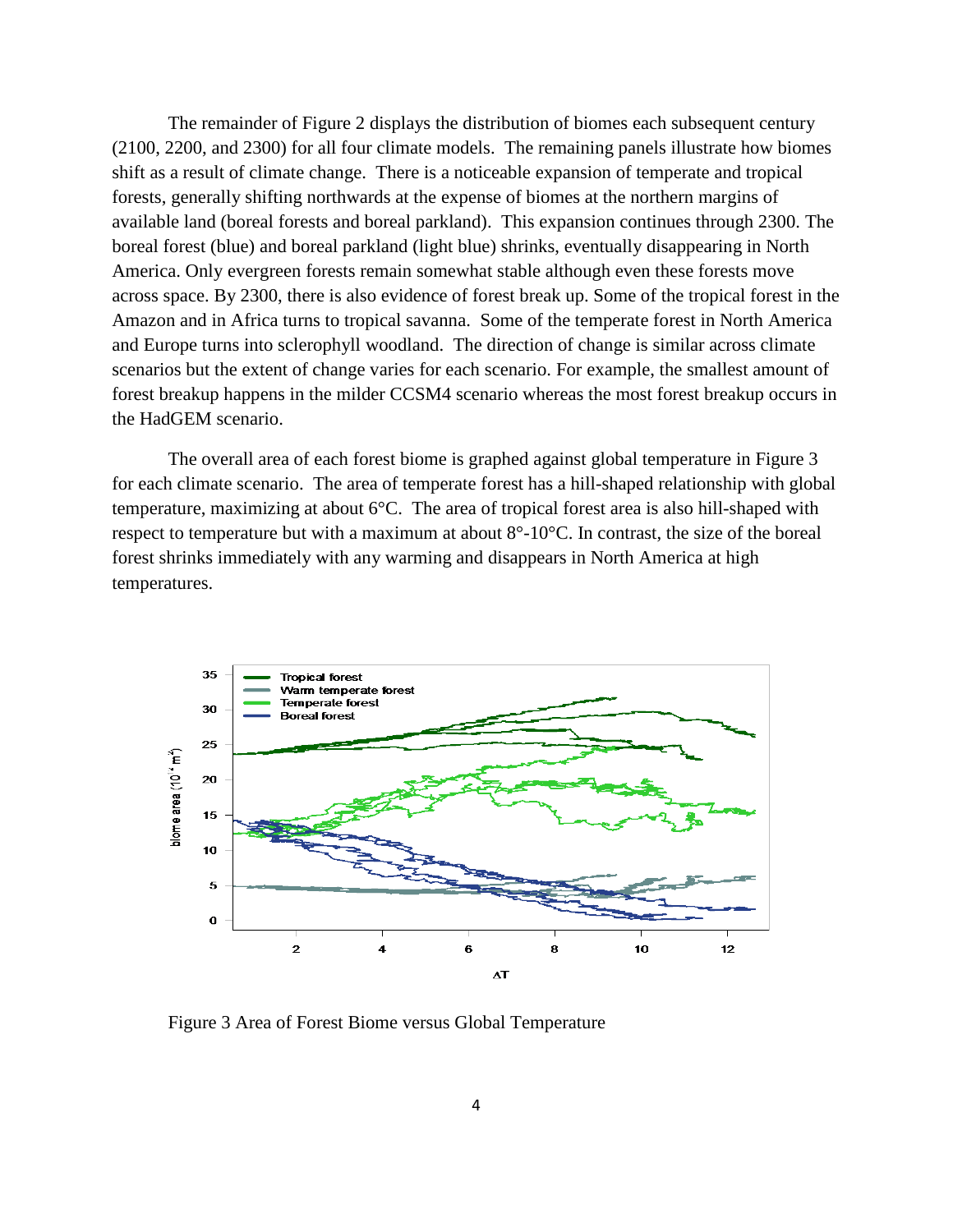There are also some shifts in the other biomes evident in Figure 2. Shrub tundra and tundra shrink across all three centuries. The remaining effects vary by climate projection. Overall grassland area tends to remains relatively stable but there is some expansion of grassland in the northern hemisphere and contraction of grassland in the southern hemisphere. Deserts tend to expand about 20% over the first two centuries mostly in the southern hemisphere and then stabilize.

In addition to these movements of biomes, the productivity of most of the biomes increases. Figure 4 depicts an S shaped growth of NPP over time for each forest biome. NPP rises steadily for each forest biome through 2150.



Figure 4 NPP by forest biome over time

As shown in Figure 5, the woodland and parkland biomes also exhibit an S shaped growth of NPP over time. NPP rises through 2150 for woodland sclerophyll, temperature parkland, and boreal parkland and then stabilizes. In contrast, the NPP of tropical savannah, dry grassland, and shrub tundra remain stable over time.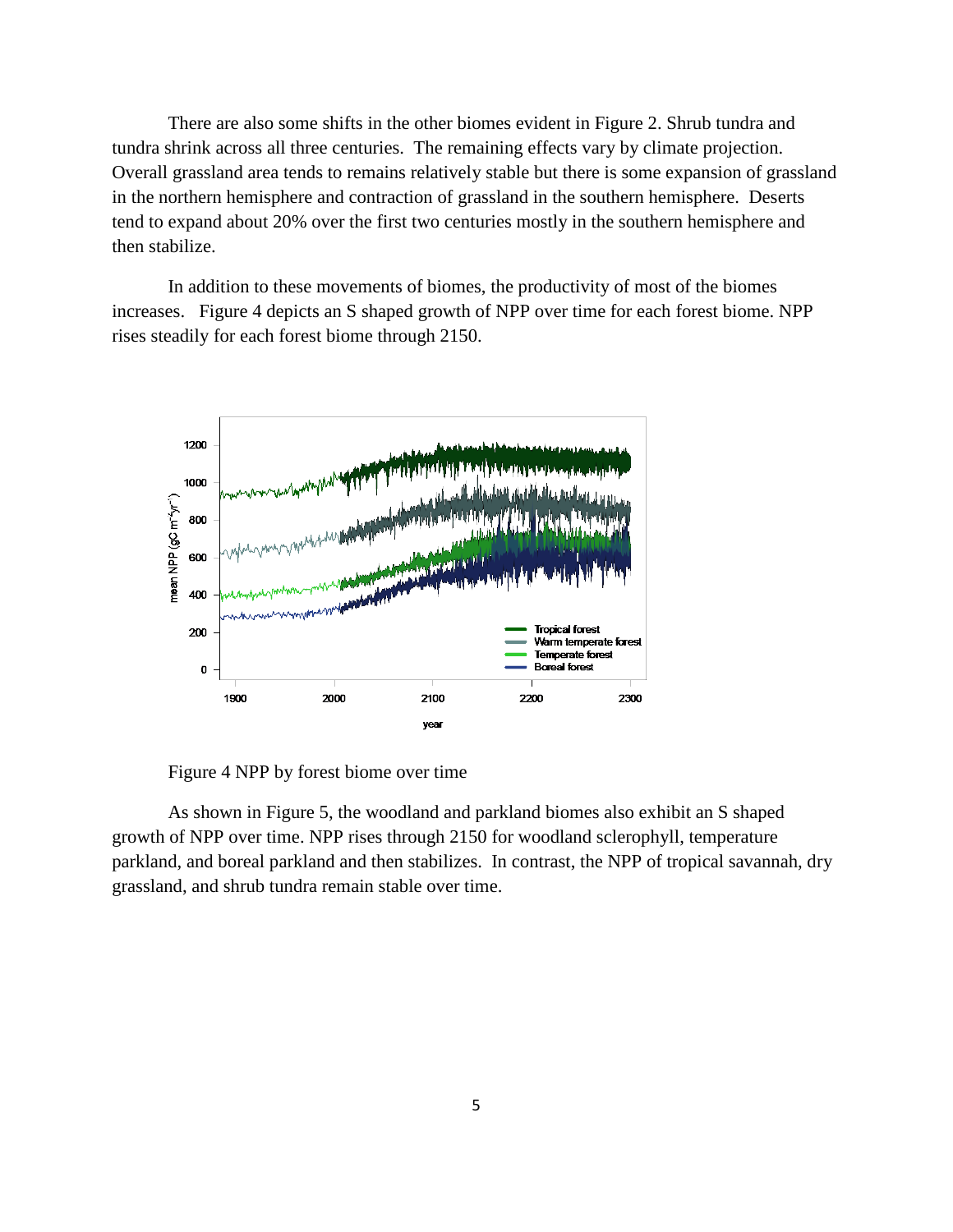

Figure 5: NPP by nonforest biomes over time

Overall, the changes in NPP predicted by the ecological model do not necessarily lead to parallel changes in biome area. The NPP increase of tropical and temperate forest and temperate woodland does lead to an expansion of territory. But the ecological model predicts cold biomes such as boreal forest will shrink even though productivity is rising in this biome. Biome territory depends on competition with other biomes. So as warming permits more productive systems to expand into cooler territory, the biomes already there can only compete if they are as productive as the invaders.

The increased productivity of the forest, woodland, and park vegetation implies more food for animals and hence larger potential animal populations in these biomes per hectare. In contrast, the stable NPP in the remaining biomes suggest that they will continue to support the population levels observed today per hectare.

Initially, from 1900 through 2000 aggregate biomass falls as a result of deforestation (Figure 6). Deforestation slows in the  $21<sup>st</sup>$  century so that future biomass loss is largely due to climate change. Starting with 2010, global warming is likely to change the aggregate amount of biomass in terrestrial ecosystems. However, the four climate projections lead to four very different projections of biomass change. These aggregate changes in biomass are largely forced by predicted changes in the total area of forest. HadGEM predicts that biomass rises over time, MPI predicts biomass holds steady until 2150 and then declines, and both IPSL and CCSM4 predict biomass will fall through 2200 and then stabilize.